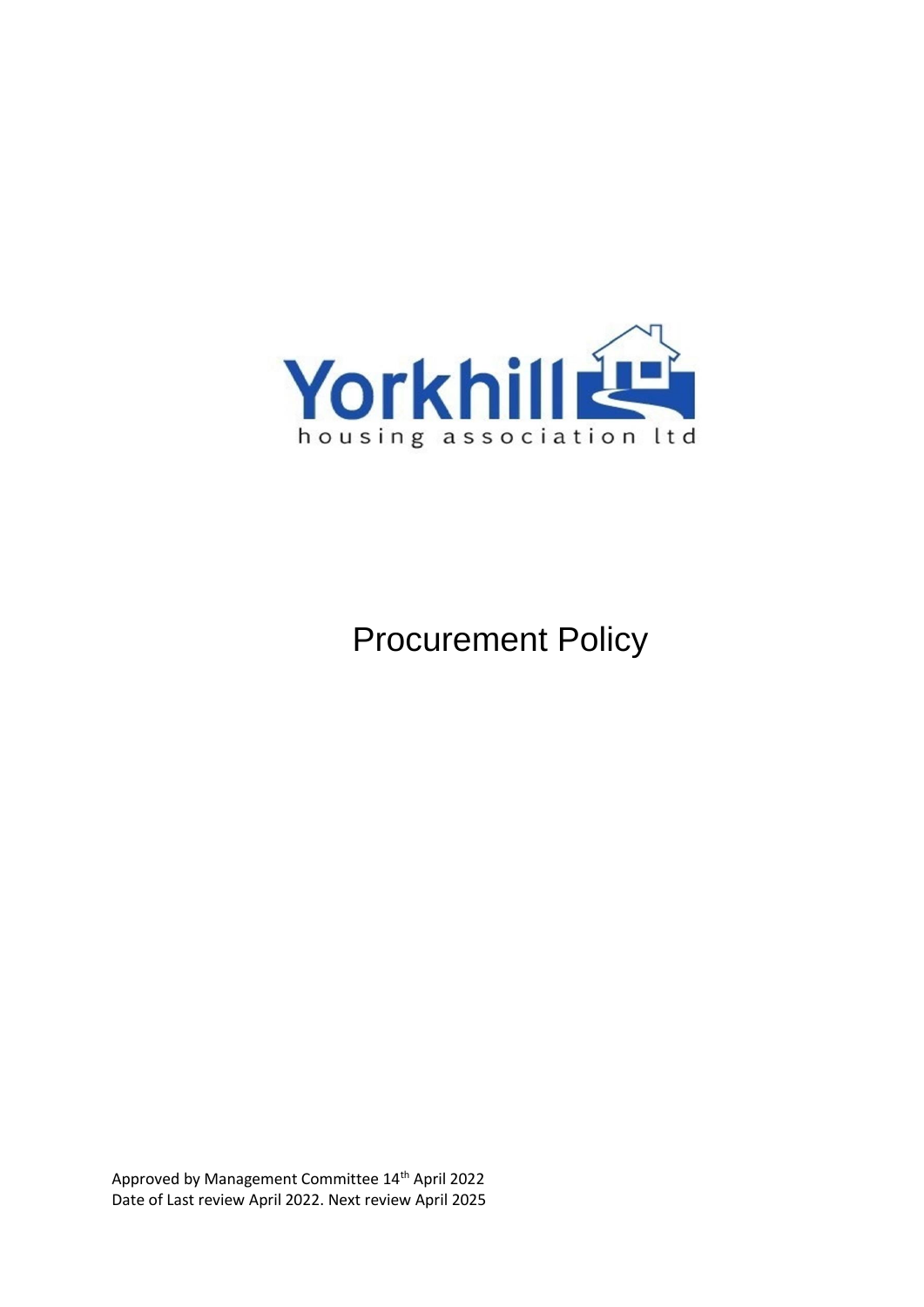## **1. Introduction**

1.1 The Association is subject to the Procurement Reform (Scotland) Act 2014 and subsequent regulation for its procurement activity. Financial thresholds for a tranche of contracts above certain financial thresholds are specified there. The Act and subsequent regulation make provision in relation to a sustainable procurement duty and created obligations concerning advertising and community benefits.

## **2. Policy Aims and Objectives**

2.1 The aims and objectives of the Association's procurement policy and the procedures contained there is to ensure that goods and services are obtained in the most transparent, effective and efficient way possible to achieve value for money fairly and ethically. The Association will comply with the aforementioned legislation and the duties and procedures noted below.

## **3. Specific Duties**

- 3.1 The Act requires contracting authorities to publicise their intention to seek offers (contract notice) and award of a contract or framework agreement (award notice) on the Public Contracts website. (See section 6).
- 3.2 Community benefit requirements

The Act introduces a requirement of community benefit. The requirement relates to contracts of value higher than the Association's usual procurement activity although consideration should be given to the possibility of obtaining community benefit in lower value contracts if deemed practical.

#### **4. Statutory Guidance on the Selection of Tenderers and Award of Contracts**

Addressing Fair Work Practices, including the Living wage, in procurement.

4.1 Basis of the statutory guidance. Scottish Ministers published this guidance under section 29 of the Act. Contracting authorities must have regard to this guidance in relation to the selection of tenderers and the award of contracts for regulated procurements when the estimated value of the contract is equal to or greater than £50,000 for goods and services and £2,000,000 for works . . ." The guidance notes that Ministers ". . . would also encourage contracting authorities to apply this guidance wherever it is appropriate to do so,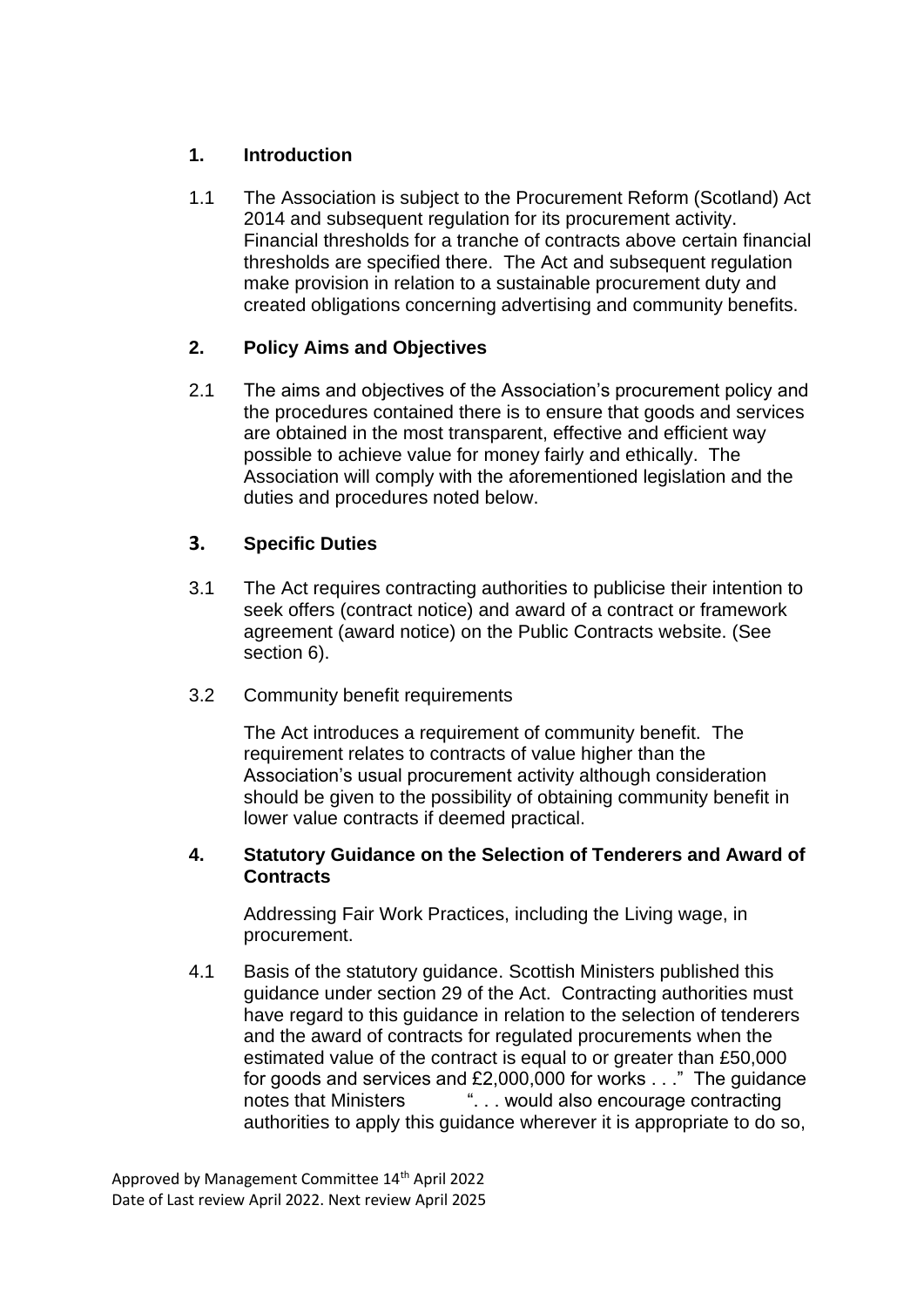for example, for lower value or exempt contracts where a formal tender evaluation is to be undertaken and where fair work practices are relevant and proportionate to the quality of the contract."

4.2 The Association will take cognisance of the guidance. Our Contractor Application Pack and Contactors Code of Conduct assesses contractor eligibility criteria to undertake work on behalf of the Association. Works above £50,000; See 6.1.4.

### **5. Procurement Roles**

- 5.1 The Management Committee will, as the governing body, have overall responsibility for procurement.
- 5.2 Committee members and staff will follow the quote and tendering procedures at section 6.

### **6. Quote and Tender Procedures**

- 6.1 Approved procurement methods and cost thresholds, incorporated in the Association's [Standard Repair and Maintenance](http://www.yorkhillha.org/uploads/2019-11-26-14-18-15-StandardRepairandMaintena-53916.pdf) and [Planned](http://www.yorkhillha.org/uploads/2019-11-26-13-56-51-PlannedMaintenancePolicyc-87992.pdf)  [Maintenance](http://www.yorkhillha.org/uploads/2019-11-26-13-56-51-PlannedMaintenancePolicyc-87992.pdf) Policies are:
- 6.1.1 Works below £1,000 to be instructed as necessary.
- 6.1.2 Works between £1,000 and £12,000 will require three written quotes. Submissions will be opened by two members of staff. Costs will be recorded in the quote register and the register will be signed by all present at the opening of bids.
- 6.1.3 Works between £12,000 and £50,000 to be procured through Public Contracts Scotland. Contract values - See appendix 1. The Public Contracts Scotland Quick Quote post box will be opened in the presence of two committee members and two senior staff. Costs will be entered in the tender register and the register will be signed by all present.
- 6.1.4 Contracts above £50,000 will be competitively tendered though Public Contracts Scotland. Contract values - See appendix 1. Tenders will be opened through the Public Contracts Scotland post box in the presence of two committee members and two senior staff. Costs will be entered in the tender register and the tender register will be signed by all present.

### **7. Frameworks**

7.1 The Association has used framework agreements, for example for window replacement, and this method of procurement will remain available subject to Committee approval.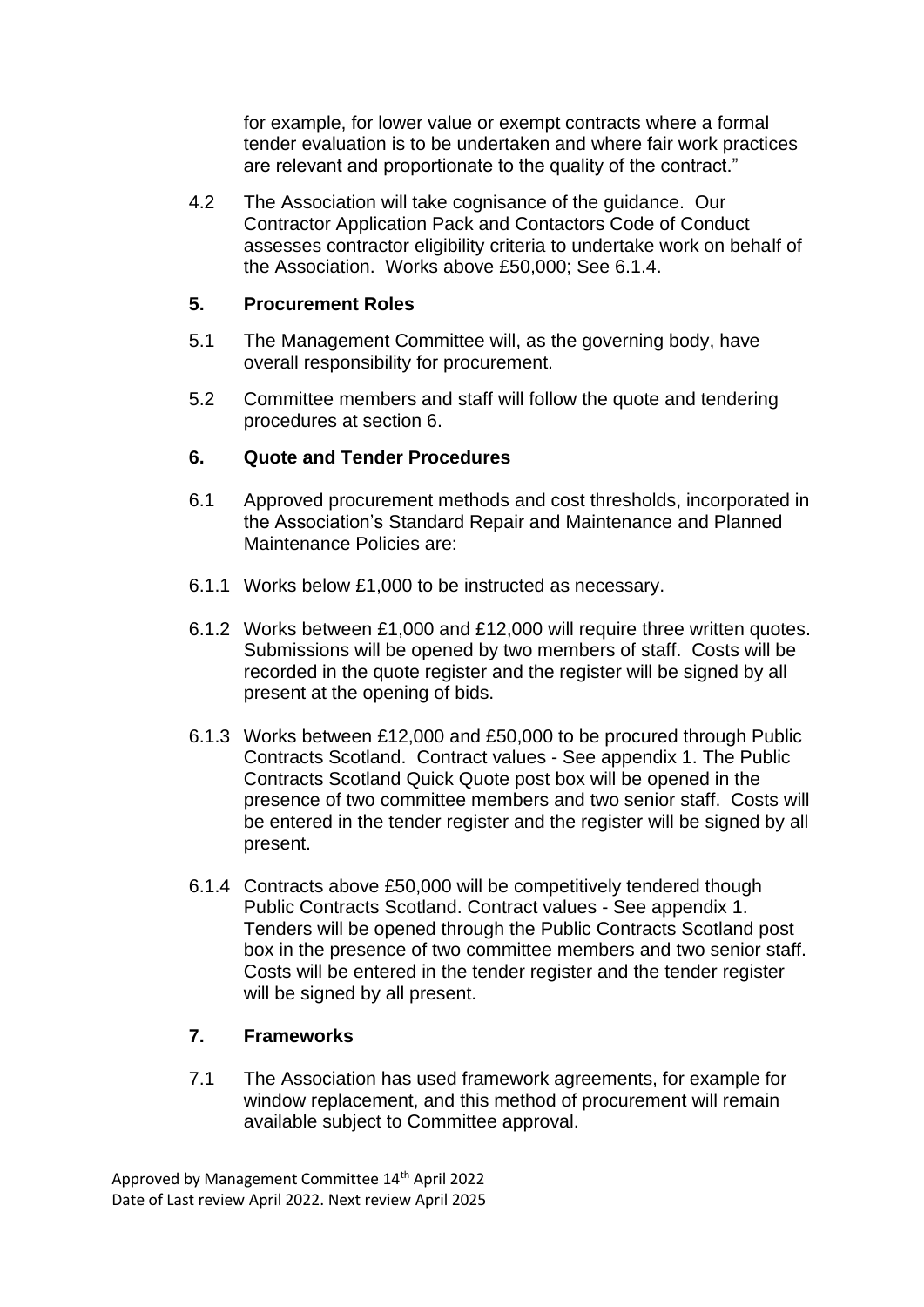#### **8. Review**

8.1 The next policy review is scheduled for April 2025.

#### **Appendices**

Appendix 1 - Thresholds from 1 January 2022

Appendix 2 - Extracts from Public Contracts Scotland's website (Procurement Journey)

Appendix 3 - Equality and Diversity Impact Assessment.

#### **Related Documents:**

[Financial Regulations](http://www.yorkhillha.org/uploads/2019-11-27-09-52-09-FinancialRegulationsandPr-50193.pdf)

[Regulatory Standards](http://www.yorkhillha.org/uploads/2019-10-22-09-57-38-RegulatoryFrameworkfinalF-56710.pdf) 

**[Standard Repair and Maintenance Policy](http://www.yorkhillha.org/uploads/2019-11-26-14-18-15-StandardRepairandMaintena-53916.pdf)** 

[Planned Maintenance Policy](http://www.yorkhillha.org/uploads/2019-11-26-13-56-51-PlannedMaintenancePolicyc-87992.pdf)

The Standard Repair and Maintenance and Planned Maintenance Policies describe the Association's arrangements for ensuring that properties owned and factored by the Association are well maintained and kept in good and safe repair. This to the benefit of existing and prospective residents and to maximise the long-term integrity of the housing stock within the Association's portfolio.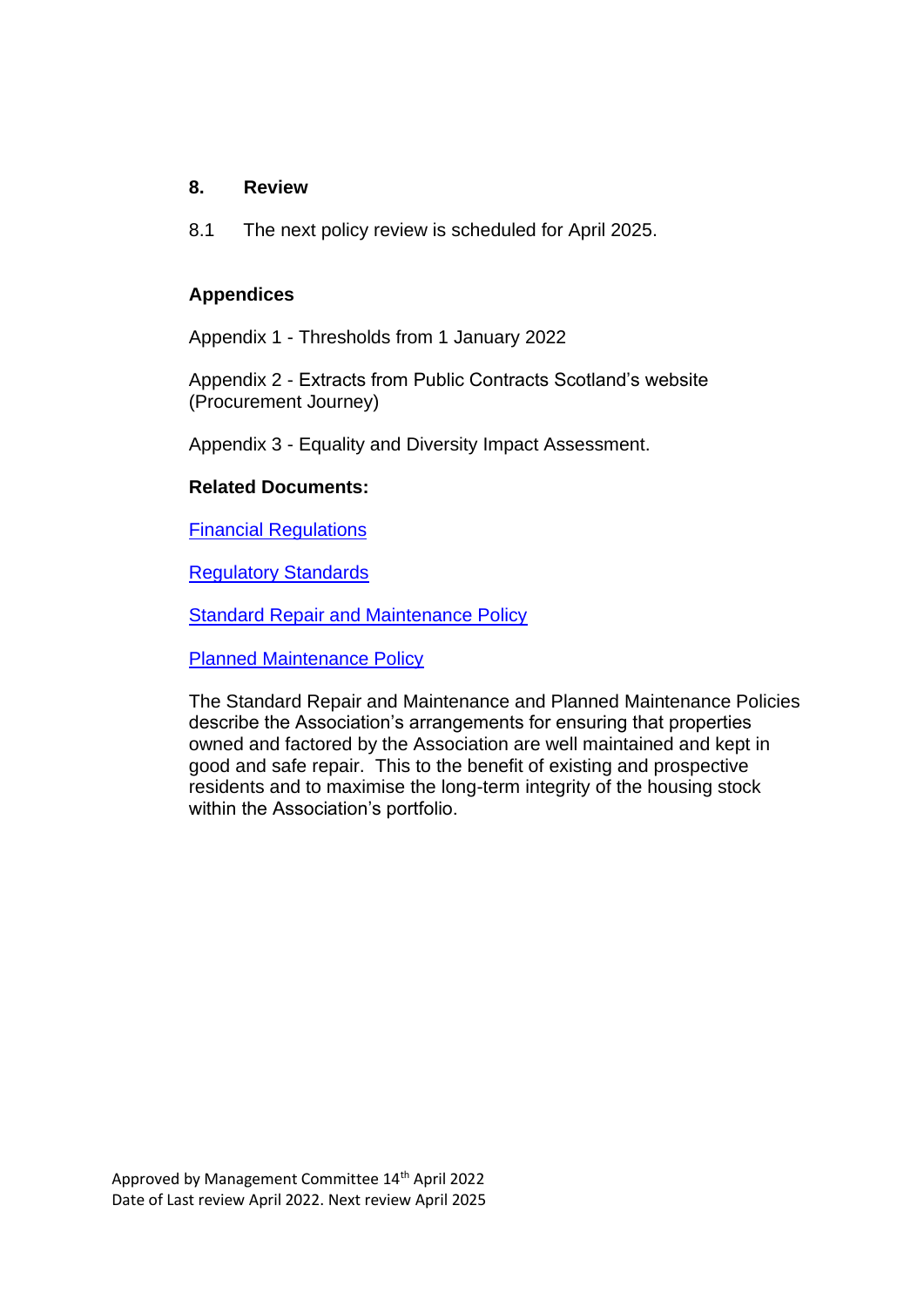Appendix 1

# **Thresholds from 1 January 2022**

### The Procurement Reform (Scotland) Act 2014

| Public contract (other than a public<br>works contract) | New Threshold from<br>1 January 2022 | Value Excluding<br>20% VAT<br>(Indicative only) |
|---------------------------------------------------------|--------------------------------------|-------------------------------------------------|
|                                                         | £50,000 $-$ no<br>change             | Not applicable                                  |

### The Public Contracts (Scotland) Regulations 2015

| <b>Contracting Authorities</b>     | <b>Public Contracts</b>    | New Threshold | Indicative   |
|------------------------------------|----------------------------|---------------|--------------|
|                                    | for                        | (gross 20%    | Value        |
|                                    |                            | VAT)          | (net of VAT) |
| Central government                 | Supplies or                | £138,760      | £115,633     |
| bodies                             | <b>Services</b>            |               |              |
| Other contracting                  | Supply or services         | £213,477      | £177,897     |
| authorities (for example,          |                            |               |              |
| registered social landlords,       |                            |               |              |
| councils                           |                            |               |              |
|                                    | Subsidised                 | £213,477      | £177,897     |
|                                    | services contracts         |               |              |
| <b>All Contracting Authorities</b> | Works (including           | £5,336,937    | £4,447,447   |
|                                    | subsidised work            |               |              |
|                                    | contracts)                 |               |              |
|                                    | Light touch regime         | £663,540      | £552,950     |
|                                    | for services, for          |               |              |
|                                    | example, social            |               |              |
|                                    | services, legal            |               |              |
|                                    | services                   |               |              |
|                                    | <b>Small lots/Supplies</b> | £70,778       | £58,982      |
|                                    | and services               |               |              |
|                                    | Small lots/works           | £884,720      | £737,267     |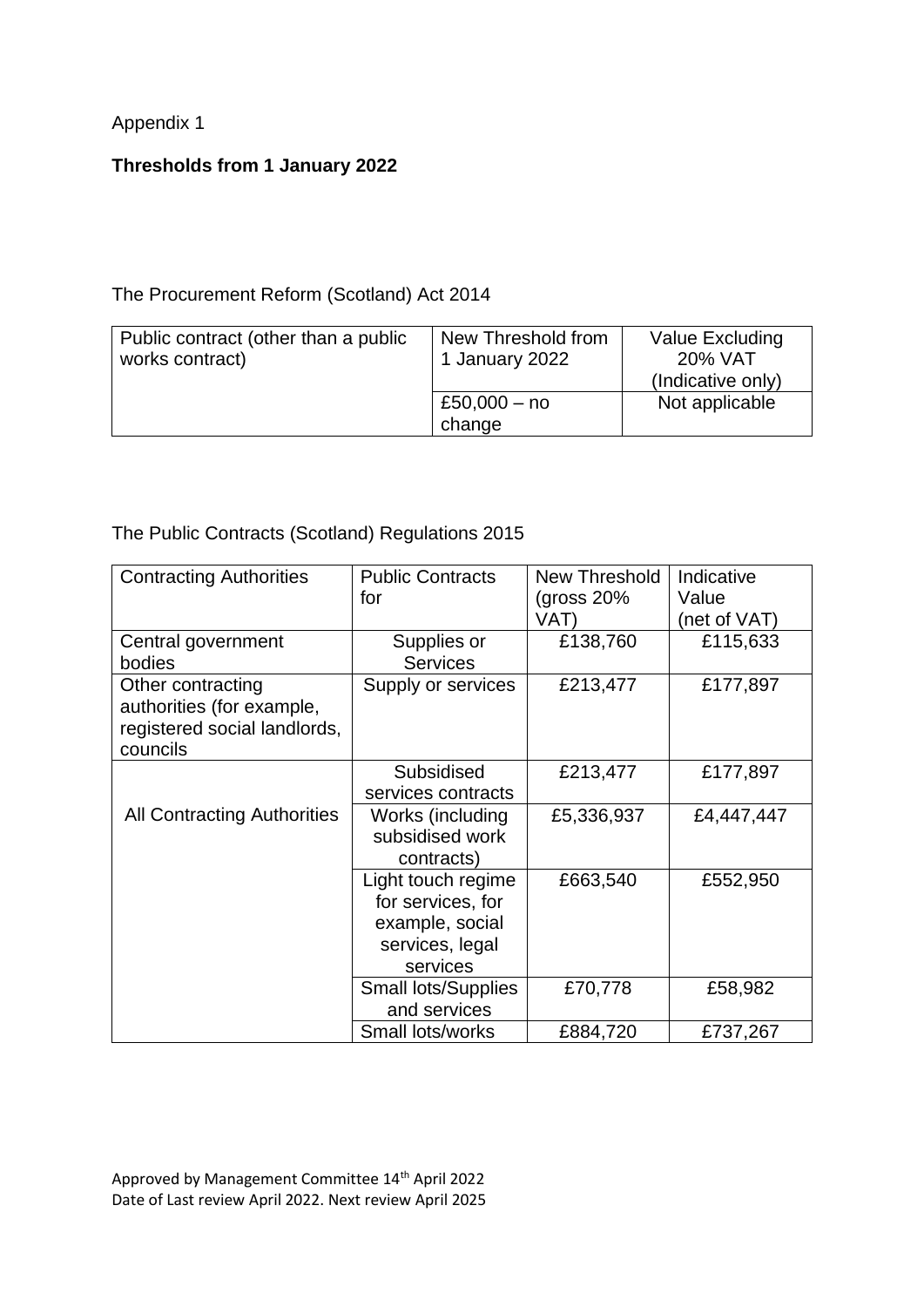Appendix 2

# **Public Contracts Scotland Procurement Journey**

### **Route 1**

This Route provides guidance and templates for procurements that are:

- low value (a total estimated value of under £50k excluding VAT)
- low risk and
- non-repetitive.

### **Route 2**

This Route of the Procurement Journey provides guidance for regulated procurements, as defined in the [Procurement Reform \(Scotland\) Act 2014,](http://www.legislation.gov.uk/asp/2014/12/section/2) which are between £50k and the [thresholds](https://procurementjourney.scot/additional-resources/thresholds) for goods and services.

The main objectives of this route are:

- to provide a step-by-step guide to conducting a route 2 procurement exercise
- to provide a set of guides and templates that can be used to collate and analyse the data required when conducting the procurement exercise
- to standardise the public sector procurement process across organisations
- to highlight the minimum legal and policy obligations involved at each stage of the process.

### **Route 3**

- Route 3 is designed for use by Procurement Officers. If this does not apply to you, please contact your Procurement Function or Centre of Expertise.
- This route of the Procurement Journey provides guidance for regulated procurements for goods and services at the [higher value regulated](https://procurementjourney.scot/additional-resources/thresholds)  [procurement threshold](https://procurementjourney.scot/additional-resources/thresholds) and above.